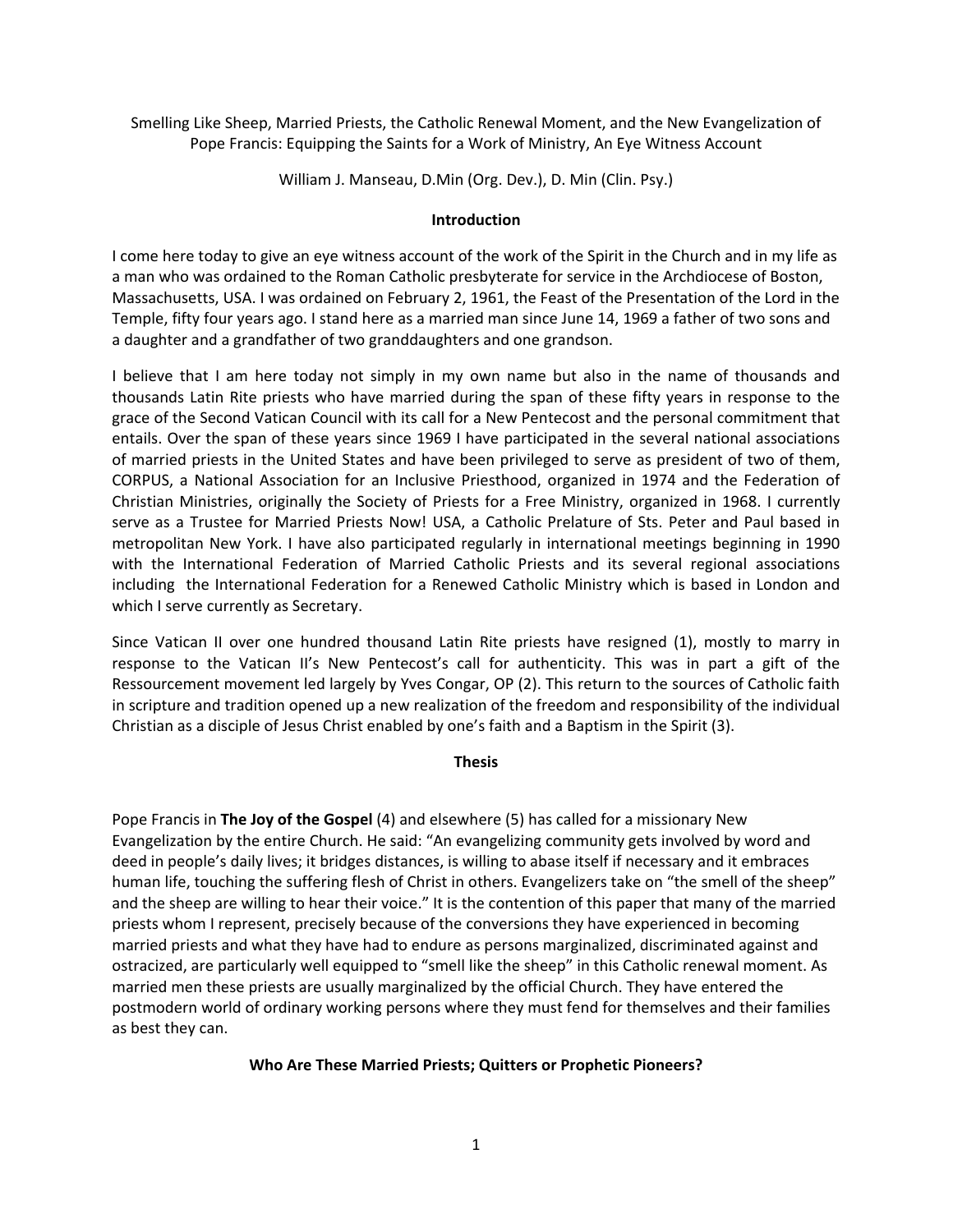It has been sometimes asserted that resigned priests are quitters who have turned their backs on the Faith and on the Church and are just men in pursuit of their own satisfactions. While that may be true of some, such is not the case for the majority as sociological research has demonstrated (6). The decision to leave the ranks of the Catholic clergy is a momentous one which changes one's life forever and is the result of faith related personal changes or conversions which have already taken place. The two principal reasons given for resigning from the canonical ministry were the desire to marry and the structure and practice of the exercise of authority in the Church (7). These issues relate directly to the need for personal autonomy and intimate relationships which are the two basic needs of the human person in one's transcendent growth as an individual self (8). This research shows that a large number of married priests continue to maintain an identity as a priest. One third of the respondents see themselves as engaged in new forms of priestly ministry. 67 percent described their present occupation as reminiscent of the worker‐priests of France (9) & (10).

### **What to Make of This: a Way of Looking at Things**

The two principal problems expressed by the 6,000 priests studied in the 1972 NORC survey of United States Catholic priests were exclusion from decision making or power sharing and the desire to marry blocked by mandatory celibacy (11). Both of these problems are basically related to autonomy or capacity for one's own decision making and affiliation or relationship making, basic psychological needs which are inhibited or blocked by the Church's present power structure. When a person addresses issues of autonomy and affiliation he is in the realm of conscience which is radically fundamental to his/her personhood and authenticity as a person (12). Erik Erikson speaks of the stages of psycho-social development in which one's identity comes into being along a continuum of challenges or crises such as those addressed by the resignees (13). The root cause of each resignees' decision is the call of conscience to seek the good and reject the less good as part of every human's natural orientation to self-transcendence (14). Here in England one remembers the toast of John Henry Cardinal Newman "To conscience first, then the Pope" which John Cardinal Heenan, Archbishop of Westminster quoted at Vatican II as noted by Yves Congar, OP in his Vatican II journal (15). Conscience for Walter Conn is the human person precisely as valuer (16). Such acts of conscience are conversions in which horizons change and transformation takes place (17).

#### **Different Lenses and a Different Recognition**

Bernard Lonergan, SJ speaks of three kinds of conversions: intellectual, moral, and religious (18). Intellectual conversion is searching for truth as one moves from illusion to reality. Moral conversion is searching for value as one moves from sense satisfaction to values. Gradually one learns that with "deliberation, evaluation, decision, action, we can know and do, not just what pleases us, but is truly good, worthwhile" (19). Walter Conn notes that this self‐control is evidence of an underlying process of affective conversion that transforms a person into a being‐in‐love which makes possible the commitment to the pursuit of moral perfection (20). Development in this new modality of self‐ transcendence requires that one has to root out and free oneself from one's individual, group and general bias (21). This is a metanoia experience of a change of mind and heart, a turning inside out, of which the New Testament speaks (Mk. 1: 14-15). Religious or affective conversion is searching for love. For Lonergan it is entering the world of the sacred and being met by it and consequently falling in love in the meeting (22). All of these are experiences of self‐transcendence and horizon transformation reminiscent of the Lukan story of the two disciples journeying to Emmaus. They, disappointed in the loss of their hopes with the death of Jesus, are met by a stranger who in dialogue with them transforms their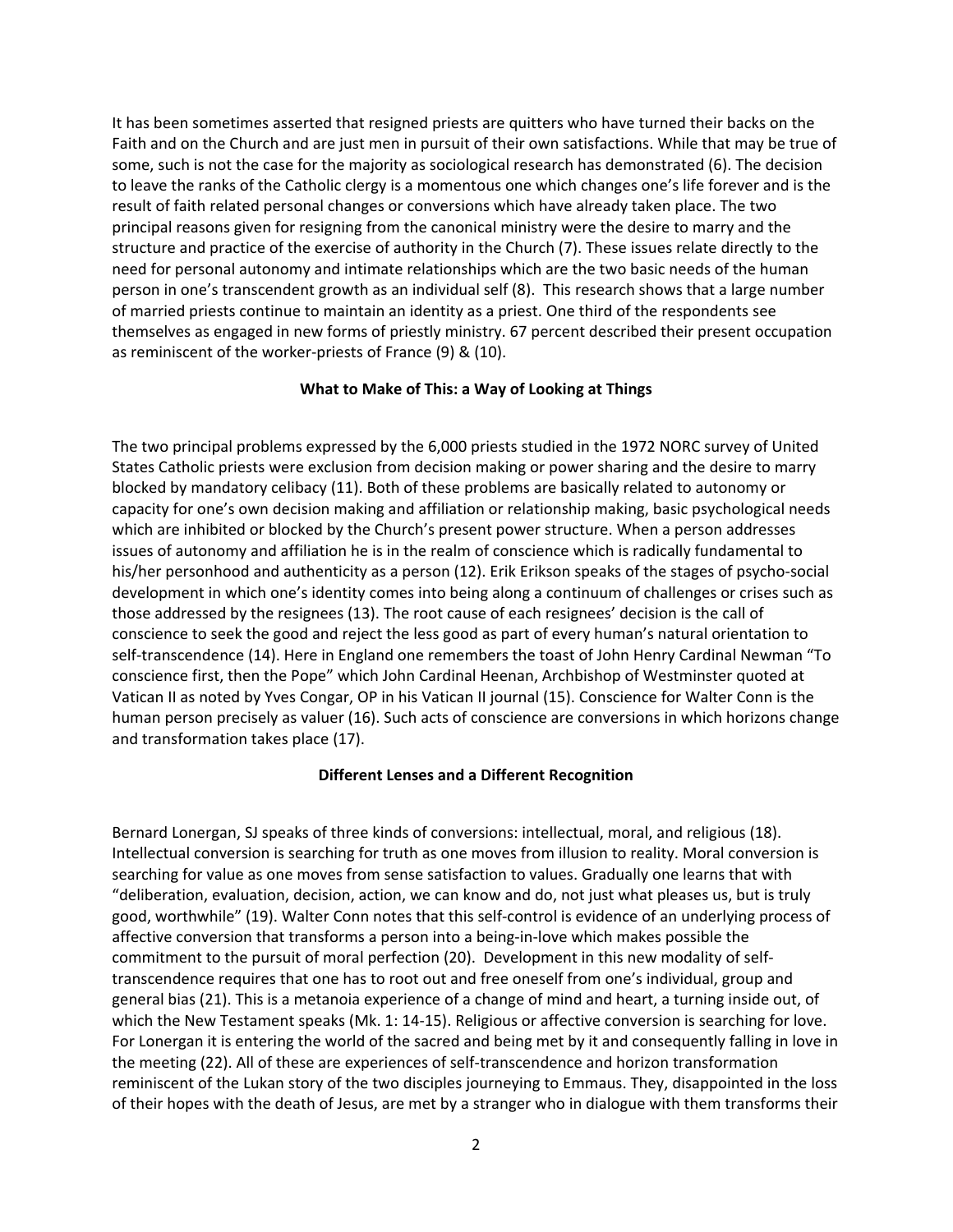lives and gives them new graceful horizons (Lk. 24:13‐35). The married priest who desires to continue service as a priest has had such a transformative experience in his loss and gain and thereby is able to tell his newly human divine story as an experience of Good News. Such men have had their eyes opened by the Ressourcement theologians. Their hearts have been changed by experiences of intimacy forbidden by an unscriptural and unjust mandatory celibacy which has been seen for what it has become, an instrument of multidimensional control, and rejected. Their heart and minds have been freed to love God with all that they are. They, in fact, have a new mission for in their daily lives they are anticipating a new model of priesthood called for by Vatican II in its **Decree on Priests**, # 22: "This same Holy Spirit while impelling the Church to open new avenues of approach to the contemporary world is also suggesting and fostering fitting adaptations in the ministry of priests." (23)

## **Keeping Hope Alive: Hearing Prophets Speak**

Married priests have kept their hope alive by maintaining Koinonia in our regional, national and international married priests associations around the world. Given Pope Francis' appeal for shepherds who smell like their sheep some excerpts from the Ist International Congress of Married Catholic Priests and Spouses in 1987 are particularly relevant to our thesis that married priests have a prophetic ministry of evangelization.

**The Church:** What married priests and their wives have experienced does not concern us alone. How married priests and their wives are living is fundamental for the whole Church: how to integrate into the life of faith the whole of human life, sexuality, work, social and economic relationships. We are able to speak a new language. The reality of our family life pushes us to interpret and formulate in today's language the Good News which we discover with others, like a father of a family 'who brings out of his storehouse both new things and old' (Mt. 13:51). We are priests at the service of the people, and as such we are taking part in the renewal of the Church.

**Marriage and Family:** We are happy to have chosen to unite marriage and priesthood. We believe that such a union of charisms renews both the sacraments of marriage and priesthood at once and leads to a new experience of God. This makes us understand better the conjugal love of God and God's people, as the biblical image puts it.

Marriage has made us more human. This incarnation has brought us closer to God. It has made us less abstract and more sensitive to others. Our experience has made us, as men, discover the richness of woman. As a human person she was previously considered inferior but is now recognized as a full partner, with a total respect for her own personality without which there is no complete humanity according to God's plan.

**Work:** Our entry into the world of work, both as a means of earning a living and of being able to help others, has contributed to our maturity and to our development. Our insertion into concrete everyday life aids the announcement of the Good News, since we are closer to our brothers and can gain their confidence. This also gives another dimension to prayer (24).

## **Pastoral Initiatives**

The United States with its broad diversity of cultures and multiplicity of religious groups has been a rich seed bed for pastoral initiatives by married priests beginning in 1968 with the Society of Priests for a Free Ministries which became the Federation of Christian Ministries (FCM) (25). FCM created the initial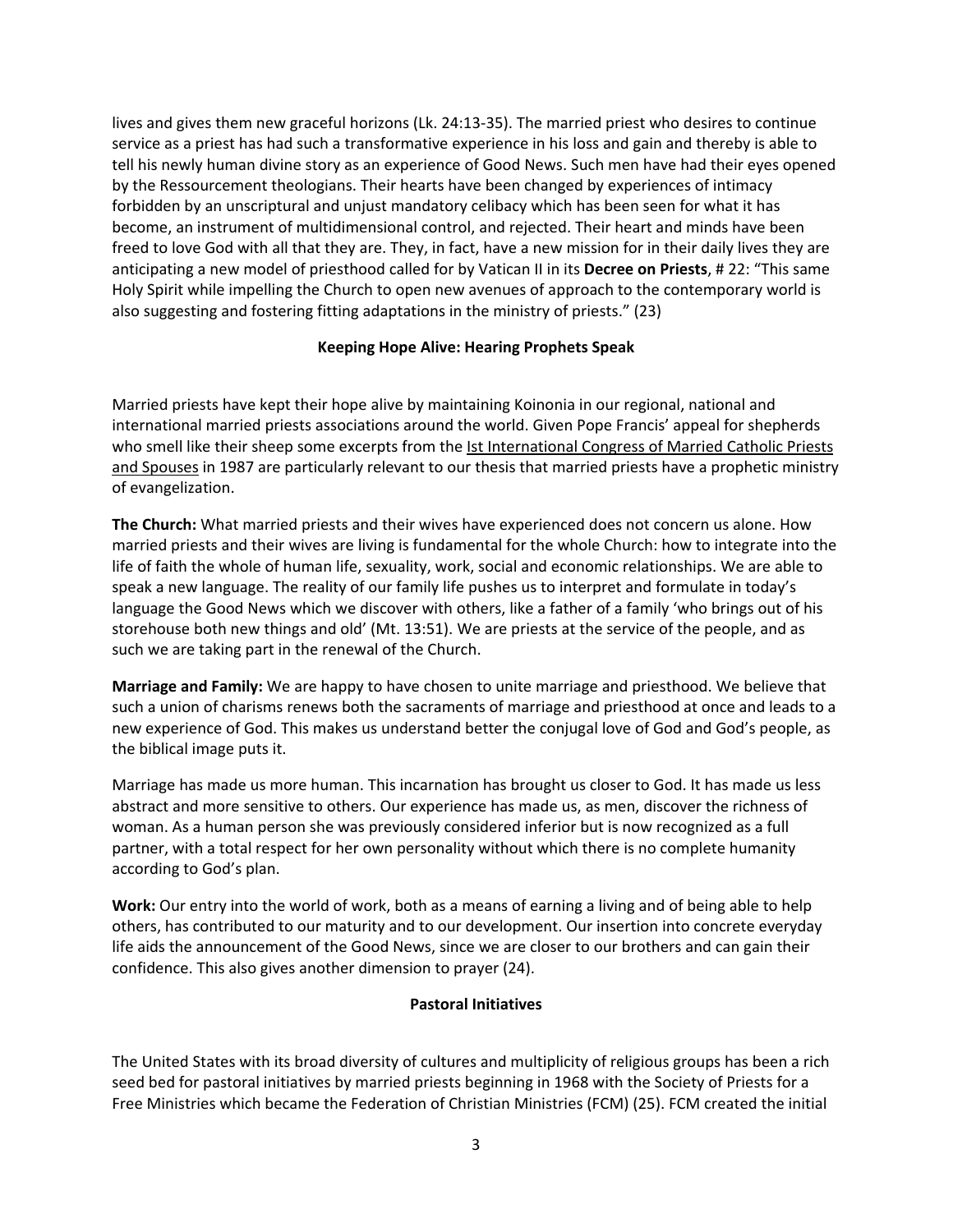groundwork for a continuation of priestly ministry with its ecumenically based ministerial certification program which is recognized by civil authorities. It is now recognized civilly as a convention of churches which are house churches and small faith communities. FCM is also nationally recognized as an official Endorser for institutional chaplaincies. The Corps of Reserve Priests United for Service (CORPUS) emerged as the largest married priests association with 10,000 persons on its mailing list which included the national hierarchy and 4,000 members (26). It's **Pastoral Ministry and the Non‐Clerical Priesthood, a Theological and Canonical Reflection** in 1989 has served as its "Magna Carta" (27). It provided theological and canonical justification for an explicit ministry by married priests authorized by 27 canons in the 1983 Code of Canon Law. Obviously it contradicted the official practice of denial of such capabilities but it was not attacked by the hierarchy. In practice it is probable that not many married priests acted publicly on its basis but felt reassured that they could in good conscience if need be. In 1990 CORPUS published a Membership Directory listing 1,060 entries which represented a large portion of its married priest members. Its purpose was to serve as a vehicle for contact for its members and information for the general public who wished to avail themselves of pastoral care and sacramental services. Both FCM and CORPUS published newsletters regularly and held annual national conferences. Rent-A-Priest aka Celibacy Is The Issue (CITI) served and serves primarily as a resource for marriage ministries and marriages numbering in the thousands. It had a particularly effective outreach program (28). Married Priests Now! a Catholic Prelature of Sts. Peter and Paul maintains a network of ministries both nationally and internationally including Jubilee House, a house church drawing its membership from the national capital region of Washington, DC (29).

### **A Proposal**

Our efforts as married priest families have done some good here and there. However, I suggest that the best is yet to come and in a larger way by the unique grace of God in the call of Pope Francis for shepherds who smell like marginalized sheep. The smell is the gift of our loss of status and institutional support which requires us to live by faith alone on the margins of the Church. From the vantage point of faith, we certainly seem to fit the job description for what Pope Francis has in mind. In the United States we are seeking a new collaboration with canonical priests associations to bring to our bishops a proposal to use us as sheep‐smelling shepherds in a New Evangelization pastoral initiative. We are doing this in response to a call for the utilization of married priests by the Chair of the Leadership Team of the Association of United States Catholic Priests on June 16, 2015 in the light of the catastrophic sacramental drought and Eucharistic starvation (30). Clearly this would be the start of brotherly reconciliation between the married‐priests community and the hierarchy. Might this not be a sign of the mercy of God breaking through the state of mutual resentments which have impeded progress in the past in responding to the needs of God's people (31)?

Perhaps the United Kingdom's Advent Group (32) and the Movement for a Married Clergy (33) might consider something similar. The July 9, 2015 issue of the Tablet headlined "Married Priests: The Bishops Speak Out in Support". We are proposing that married priests groups collaborate with canonical priests associations in assisting the National Bishops Conference in preparing a proposal for the utilization of married priests. We are suggesting a White Paper Integration Plan for Using Married Priests in Catholic parishes which would address issues and models. We are offering a Draft Outline to start the discussion.

#### **Models:**

1. Priest has family and is full time salaried in parish ministry.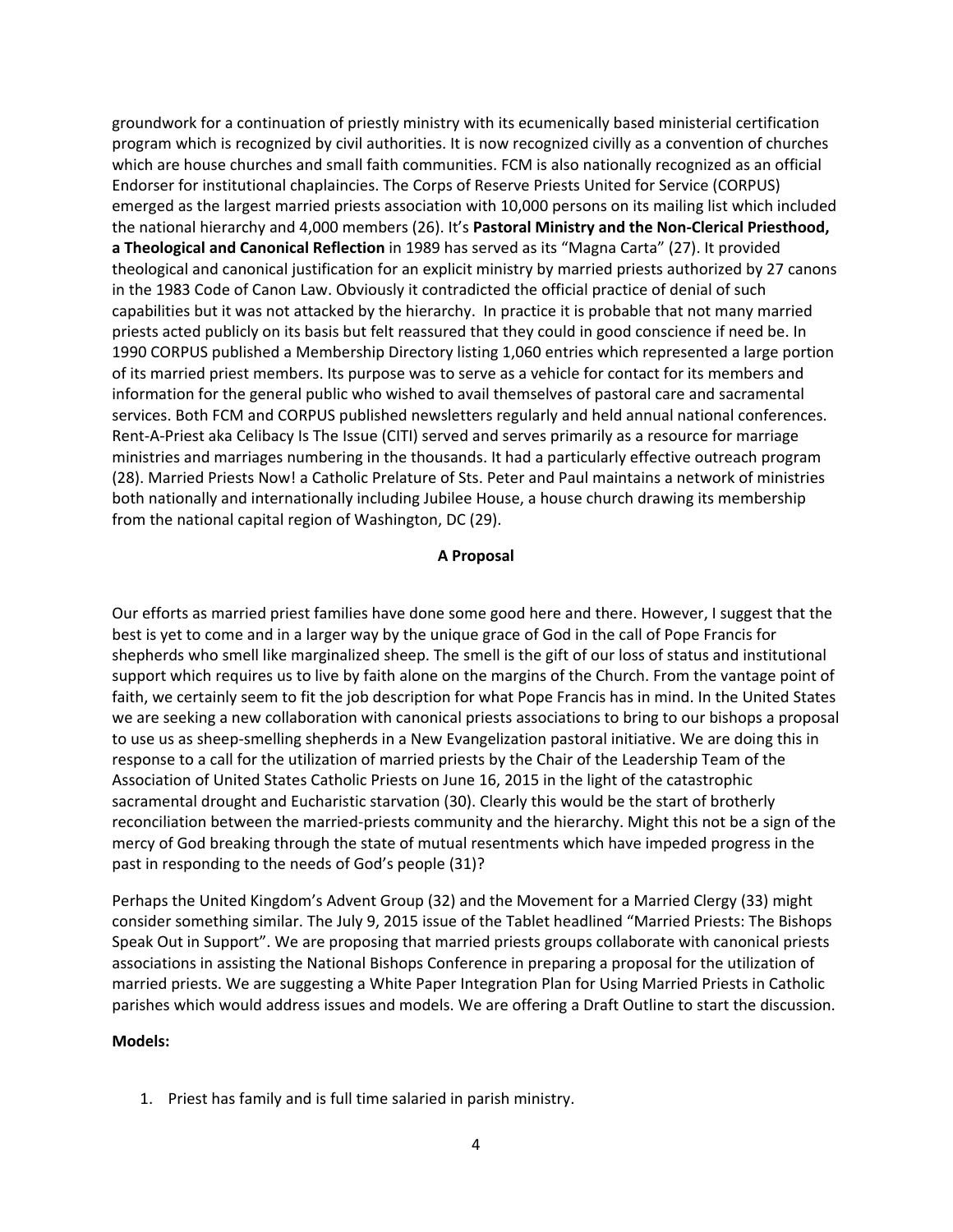- 2. Priest has family and is part time salaried in parish ministry.
- 3. Priest has family and a job, and volunteers (like many current deacons) 4‐6 hours per week.

## **Issues:**

- $\triangleright$  Vetting of priests who left active ministry in order to determine their suitability and willingness to participate positively, the kind of ministry that is suitable for their ministry skills, and to begin an ongoing updating process commensurate with their time commitment.
- $\triangleright$  Developing agreements to focus on the urgent pastoral needs of God's people and not to involve themselves in discussions of institutional issues unless their involvement is requested by the institution.
- $\triangleright$  Recruiting priests who are available for one of the models, who are vetted, and who will sign an agreement.

## **Conclusion**

There has been no dialogue between the married priest communities as such and their fellow Roman Catholics. It is time to begin such dialogue. The married priests' phenomenon is a partial source of the need for Catholic Renewal which our departures have fueled. The married priest phenomenon is a resource for the Spirit of Catholic Renewal in the current Catholic Moment because we are shepherds who smell like sheep. Richard A. Schoenherr believes that the deeper structural implications of the acceptance of the regularization of married priests and the elimination of mandatory celibacy will open the door to the ordination of women and the eventual elimination of patriarchy in the Church and ultimately, as leaven in the dough, in civil society which is crucial to human welfare (34). We see in this movement a deep design of God's providence. Married priests families have been and are a prophetic sign pointing to renewal in the Roman Catholic Church. –finis‐

October 25, 2015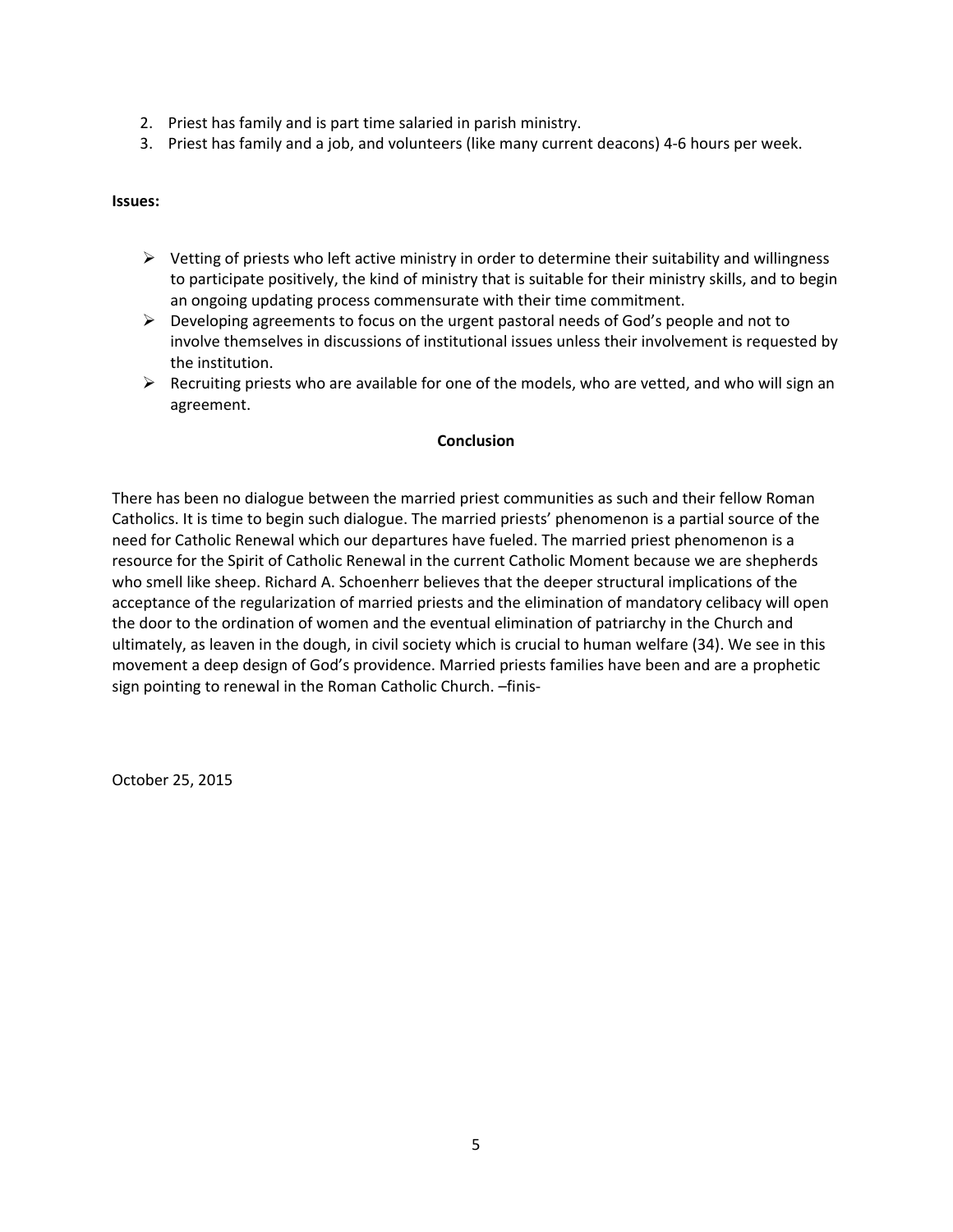# **Notes**

- 1. Anthony T. Padovano, CORPUS RESEARCH 2, Pastoral Ministry and the Non‐Clerical Priesthood, A Theological and Canonical Reflection (Mill Valley, CA: CORPUS, 1989), p. 1.
- 2. Gabriel Flynn and Paul D. Murray, Ressourcement: A Movement for Renewal in Twentieth‐Century Catholic Theology (Oxford: Oxford University Press, 2011).
- 3. Edward Schillebeeckx, The Church With A Human Face, A New and Expanded Theology of Ministry (New York: The Crossroad Publishing Company, 1985) p. 121.
- 4. Pope Francis, Evangelii Gaudium, Apostolic Exhortation, USCCB Communications, 2013, p. 13.
- 5. Pope Francis to Cardinals Holy Thursday 2015, National Catholic Reporter, 3/28/2015.
- 6. Andrew M. Greeley, The Catholic Priest in the United States, Sociological Investigations (Chicago: National Opinion Research Center, The University of Chicago (Washington, DC: United States Catholic Conference, 1972), p.307.
- 7. Ibid., p. 307
- 8. Margaret S. Mahler, Fred Pine and Anni Bergman, The Psychological Birth of the Human Infant, Symbiosis and Individuation(New York: Basic Books, Inc., 1975) and John D. Sutherland, The Autonomous Self, ed. By Jill Savage Scharff (Northvale, NJ: Jason Aronson, Inc., 1972)
- 9. Greeley, p.299.
- 10. Oscar L. Arnal, Priests in Working-Class Blue, The History of the Worker-Priests (1943-1954) (New York/Mahwah: Paulist Press, 1986), p. 170 – 173 Intervention at Vatican II by Cardinal Achille Lienart.
- 11. Greeley, p. 313.
- 12. Walter E. Conn, Conscience, Development and Self‐Transcendence (Birmingham, Alabama: Religious Education Press, 1981), pp. 1 – 18.
- 13. Erik H. Erikson, Childhood and Society, 2<sup>nd</sup> edition (New York/London: W.W.Norton & Co., 1993), pp. 247 – 274.
- 14. Conn, Ibid., pp. 34 103.
- 15. Yves Congar, OP, My Journal at the Council; Denis Minns, OP English Translation editor (Collegeville, MN: Michael Glazier Press, Liturgical Press, 2012), p. 778.
- 16. Conn, Ibid., pp. 202 208.
- 17. Conn, Ibid., pp. 151‐185.
- 18. Bernard Lonergan, S.J., A Third Collection, ed. By Frederick E. Crowe, S.J. (Mahwah, NJ: Paulist Press, 1985), p. 247.
- 19. Bernard Lonergan, S.J. Method in Theology (New York: Herder & Herder, 1972), pp. 35; 240.
- 20. Conn, Ibid., p. 184.
- 21. Bernard Lonergan, S.J. Insight, A Study of Human Understanding (San Francisco: Harper and Row, 1978), pp. 218 – 242.
- 22. Lonergan, Method, pp. 240 241.
- 23. Presbyterorum Ordinis, Vatican II Decree on the Ministry and Life of Priests, #22, 1965; Rev. J. L. Gonzalez, S.S.P. and the Daughters of St. Paul, The Sixteen Documents of